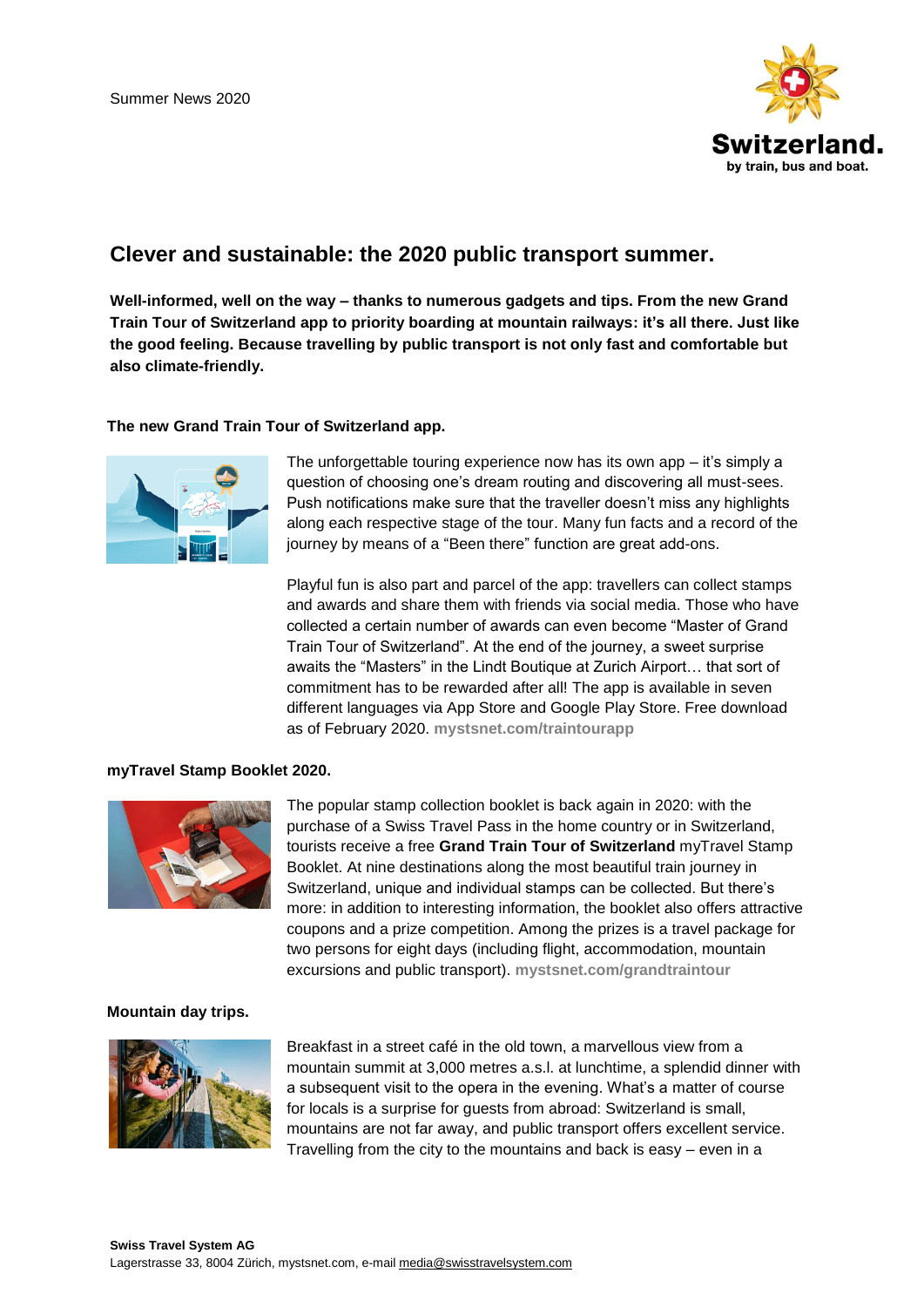single day. Swiss cities are perfect starting points for day trips into the breath-taking mountain world. A must-try!

#### **Cableway Blauherd–Rothorn reopened.**



After having been closed for two seasons because of shifts in the terrain, the cableway Blauherd–Rothorn is now back in operation. The re-opening will happen as early as winter 2019/2020. All repair and construction work at the affected pillars have successfully been completed. Hence, nothing stands in the way of a Rothorn excursion in summer 2020. **[mystsnet.com/rothorn](https://www.mystsnet.com/en/information/swiss-travel-system/mountain-excursions/rothorn-zermatt/)**

#### **"Dragon World": The lord of the manor is back.**



There have been rumours for quite a while that maybe the myth is true and a dragon actually makes its home on this 2,132-metre-high mountain. Now the wondering is over: It really exists! In the new "Dragon World" at Pilatus Kulm, guests come dangerously close to the virtual, fire-spitting mythical creature. Thanks to elaborate and detailed effects, visitors get the impression of standing in the middle of its lair. What's more, suspenseful games of skill lure guests onto this interactive tour. A highlight full of fascination, beckoning visitors to linger – in any weather. **[pilatus.ch/en/discover/dragon-world/](https://www.pilatus.ch/en/discover/dragon-world/)**

#### **Happy Birthday, Glacier Express!**



90 years ago, on 25 June 1930, the Glacier Express went on its maiden voyage. Huffing and puffing, this paragon train mastered the ride from Zermatt to St. Moritz in roughly eleven hours. This earned it the reputation of being the "slowest express train in the world". After electrification in the 1940s and the completion of the Furka Base Tunnel, the travel time was reduced to eight hours. The ride along the prestige route remains the same, though – with a bar coach, fresh cuisine and plenty of panorama.



Right on time for its anniversary, the Glacier Express receives a new outfit. Both 1st and 2nd class are upgraded with wood panelling, a state-of-the-art entertainment system and redesigned seats. The showcase project for the renovation is the Glacier Express Excellence Class. The premium class style serves as the model for the design of the other coaches. More swissness, more timber ornaments, more personality.

#### **Clever travelling: priority boarding at mountain railways.**



How often have you already been standing in front of a touristic highlight, thinking: "I wish I'd known that before." Insider information can substantially influence a beautiful travel experience, especially on popular travel days. So, here's a really useful tip for the next mountain excursion: priority boarding. Passengers can book their seat on the gondola, cableway or mountain railway beforehand. With a boarding pass they receive the ticket for a certain departure time and use a separate access – without queuing. This offer is available from CHF 5 at: Gornergrat, Jungfraujoch, Stanserhorn and Schilthorn, among others. **[mystsnet.com/mountains](https://www.mystsnet.com/en/information/swiss-travel-system/mountain-excursions/)**